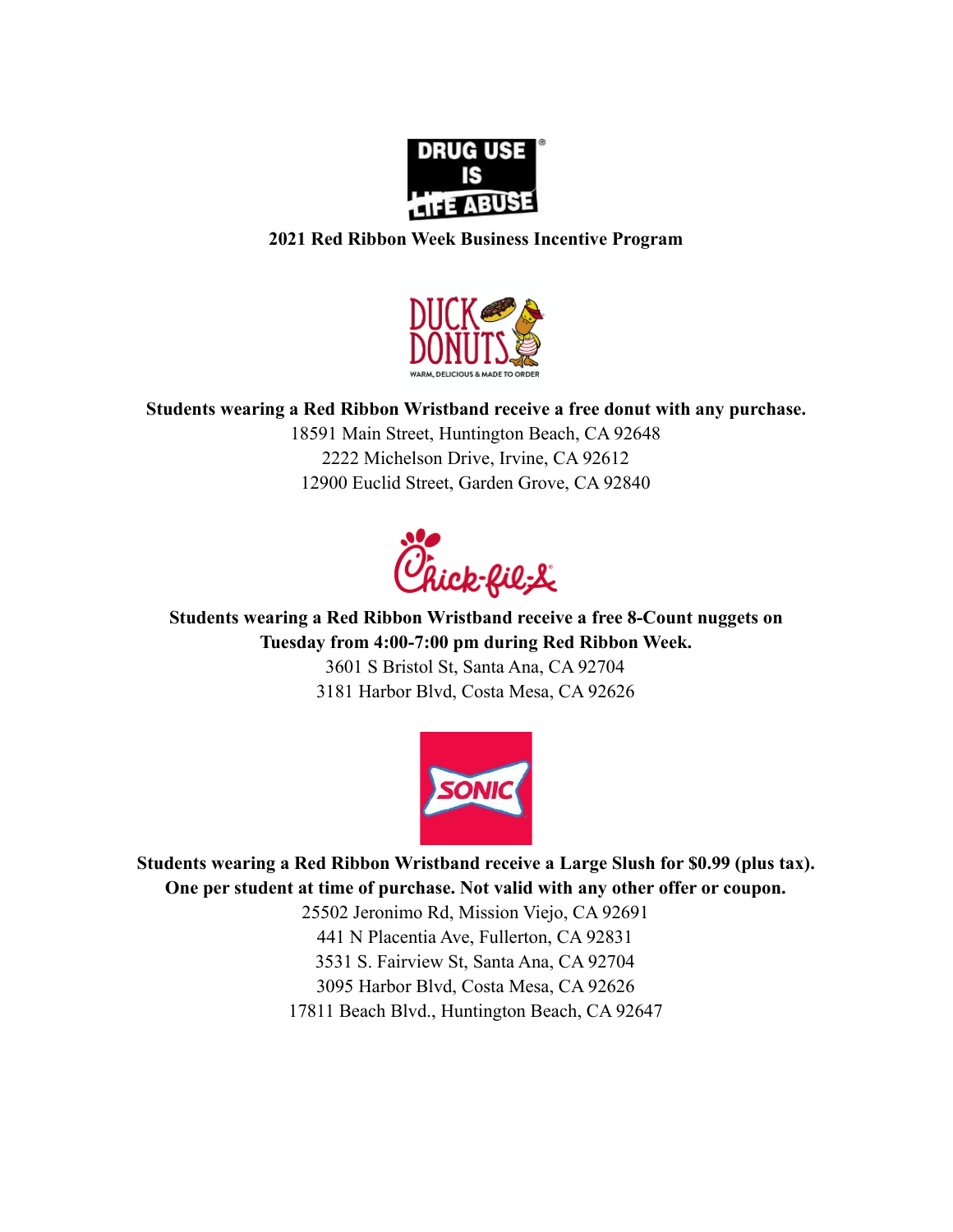

**Students wearing a Red Ribbon Wristband receive a 20 oz drink. Not valid with any other offers or discounts.**

All Orange County Locations



**Students wearing a Red Ribbon Wristband receive a Free Slurpee.** 27001 Moulton Parkway Suite A-118, Laguna Hills, CA 92656



**Students wearing a Red Ribbon Wristband a Large One Topping Pizza for \$8.99.** 22792 Centre Dr Suite 111, Lake Forest, CA 92630



**Students wearing Red Ribbon Wristband receive one free small fry. Not valid with any other offers or discounts** 9852 Westminster Ave, Garden Grove, CA 92844 15459 Culver Dr, Irvine, CA 92606

3853 Portola Pkwy, Irvine, CA 92620

16231 Lake Forest Dr, Irvine, CA 92618

5445 Alton Pkwy, Irvine, CA 92614 84 Corporate Park, Irvine, CA 92606